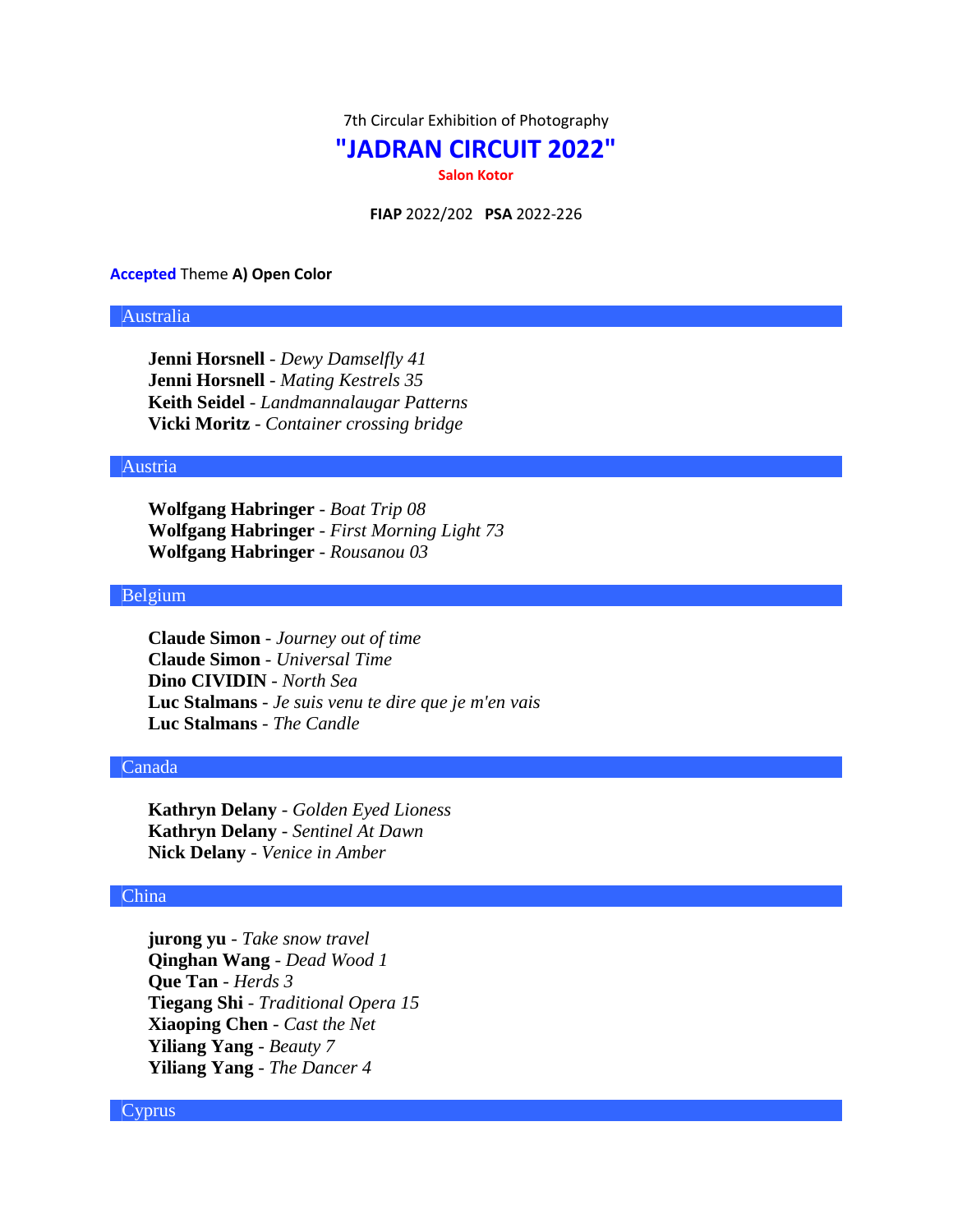# **Paris Pierides** - *WOODCHAT SHRIKE*

### Denmark

**Morten Wilgaard** - *KM 02*

## England

**Colin Bradshaw** - *Female Kingfisher exiting water with fish* **Colin Bradshaw** - *Kingfisher leaving the water with two fish* **Colin Bradshaw** - *Male Kestrel Landing with Prey* **Darren Pullman** - *Fungus Edge* **Darren Pullman** - *Tipple* **David Wheeler** - *Preparing the Bristolian* **David Wheeler** - *Reunited* **David Wheeler** - *The Boiler Man* **jennifer margaret webster** - *First Flakes of snow* **jennifer margaret webster** - *Kestrel coming into land* **Nigel Dalton** - *Contemplation* **Nigel Dalton** - *I can see you* **Nigel Dalton** - *Painted Lady*

### Finland

# **MARKKU MANSSON** - *Man and dogs*

### **Germany**

**Alexander Hochhaus** - *Divine* **Alexander Hochhaus** - *Entanglement* **Barbara Schmidt** - *Bishwa Ijtema 02* **Barbara Schmidt** - *form is melody* **Barbara Schmidt** - *Godafoss* **Gabriele Meyerhoefer** - *bridge to the dome* **Gabriele Meyerhoefer** - *Museumstreppe 02* **Gabriele Meyerhoefer** - *Stairs with elevator* **Gabriele Meyerhoefer** - *trapez 01* **Gunter Buesching** - *Herbstmorgen* **Gunter Buesching** - *Schneesturm* **Holger Buecker** - *Class Grenayde - Shout it out* **Holger Buecker** - *Nick Rossi of Combichristt II* **JAN ROMANOWSKI** - *Motorcross 1889* **Michael Sachweh** - *Road guidance* **Michael Sachweh** - *Water strider* **Mona Moraht** - *pasqueflower* **Mona Moraht** - *Slowenische Kirche*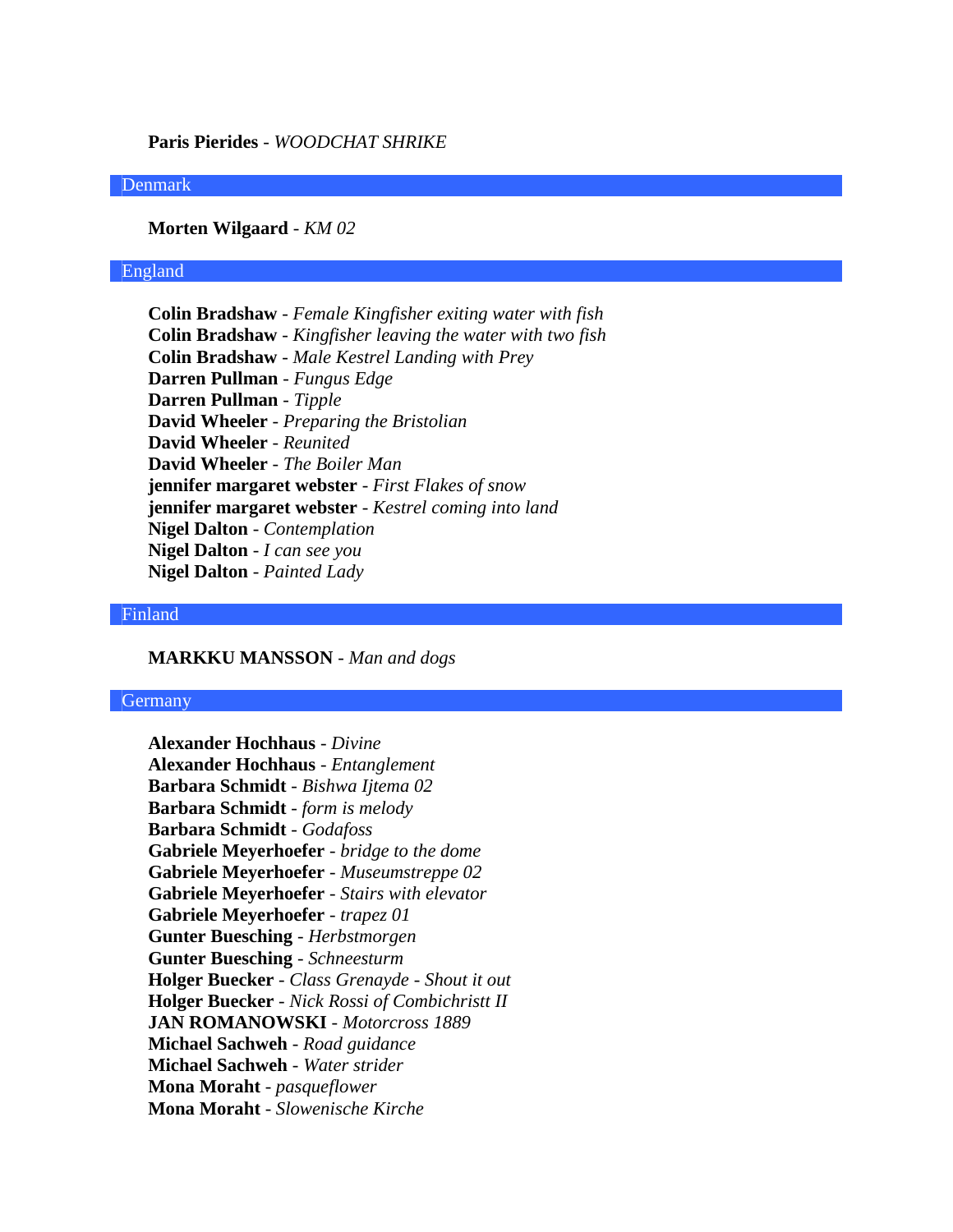**Mona Moraht** - *Zwietracht* **Ruediger Schulz** - *Bee on Flower* **Ruediger Schulz** - *Colours of Spring*

## **Greece**

**Rania Balachouti** - *Chania- the old port*

## Hong Kong

**Chi Fun Fanny Ng** - *Dance with Colour* **Ching Ching Chan** - *Heavy But Happy* **Ching Ching Chan** - *Paradox* **Diana Chan** - *Blue Magic* **Diana Chan** - *Fanciful image 1* **Diana Chan** - *Rowing in water flower*

# Hungary

**Istvan Kerekes** - *Anastasiya and Valeriia* **Istvan Kerekes** - *Wild look* **Laszlo Banoczi** - *Fritillaria 506* **Laszlo Fuleki** - *Challenge*

### Indonesia

**Abiprayadi Riyanto** - *Frozen Pond Norway* **ajar setiadi** - *The Blue Ballerina* **ajar setiadi** - *Vietnams traditional umbrella* **Hengki Lee** - *Return To Innocence* **Hengki Lee** - *Reverie* **Hengki Lee** - *Solemne* **Robert Lie** - *Vivid Sydney*

## Ireland

**Gary Loughran** - *James in snow* **Gerard Murtagh** - *Coal Tit* **Gerard Murtagh** - *Repoll* **Mark Taylor** - *Gone with the wind*

# Israel

**Lev Ravich** - *Red skateboard*

Italy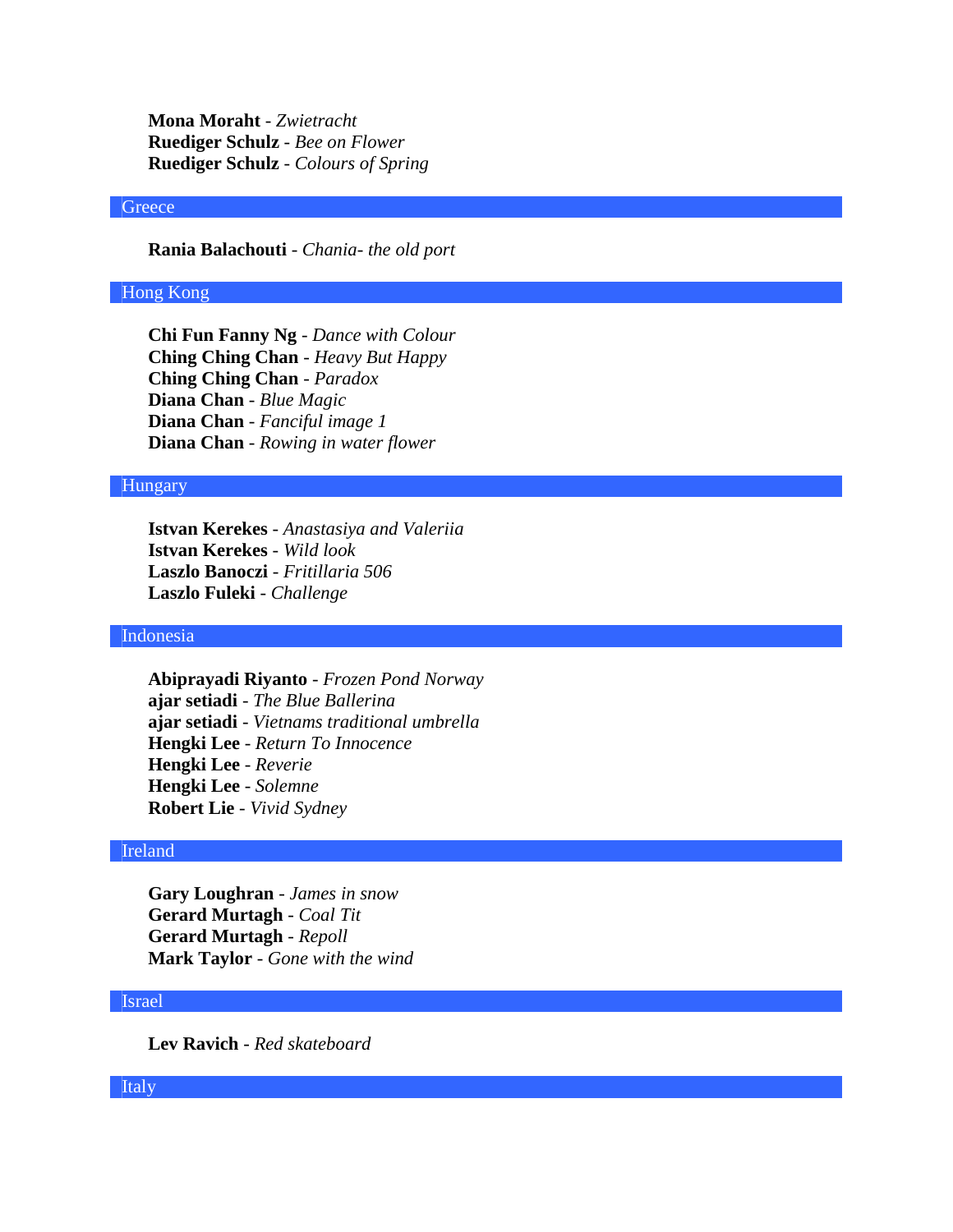**Angelo Orelli** - *Contadini Ciociari* **GIANNI MAITAN** - *Colibrì n2* **GIANNI MAITAN** - *Otter* **GIANNI MAITAN** - *Ursus arctos beringianus n2.* **Maurizio trifilidis** - *Il bramito del cervo* **Maurizio trifilidis** - *Vernazza* **Paolo Mugnai** - *Mystery* **Pietro Bugli** - *Red bicycle* **Roberto De Leonardis** - *Lofoten80*

### Luxembourg

## **Jacques HUTTING** - *FIN DE JOURNEE SUR LA MOSQUEE*

### Macau

**Sherman Cheang** - *Happy Child* **Sherman Cheang** - *My Forehand Attack*

### Malaysia

**Hsiang Hui Sylvester Wong** - *The Lantern* **Hsiang Hui Sylvester Wong** - *The Walakiri Family Tree*

Northern Ireland

**Cyril Boyd** - *Floating Gown*

### Norway

**Atle Sveen** - *Laetitia jump III* **Kjersti Holst** - *old woman struggling for life* **Kjersti Holst** - *silhouette of girl in sunset* **Signe Gry Isaksen** - *Clawfight* **Signe Gry Isaksen** - *Retro II* **Signe Gry Isaksen** - *Trollstigheimen*

## Saudi Arabia

**Abbas Alkhamis** - *Bedyah Family Donkey 3* **Amani Alqahtani** - *Wayfarer*

### Serbia

**Borislav Milovanovic** - *Little One* **Borislav Milovanovic** - *Potatoes*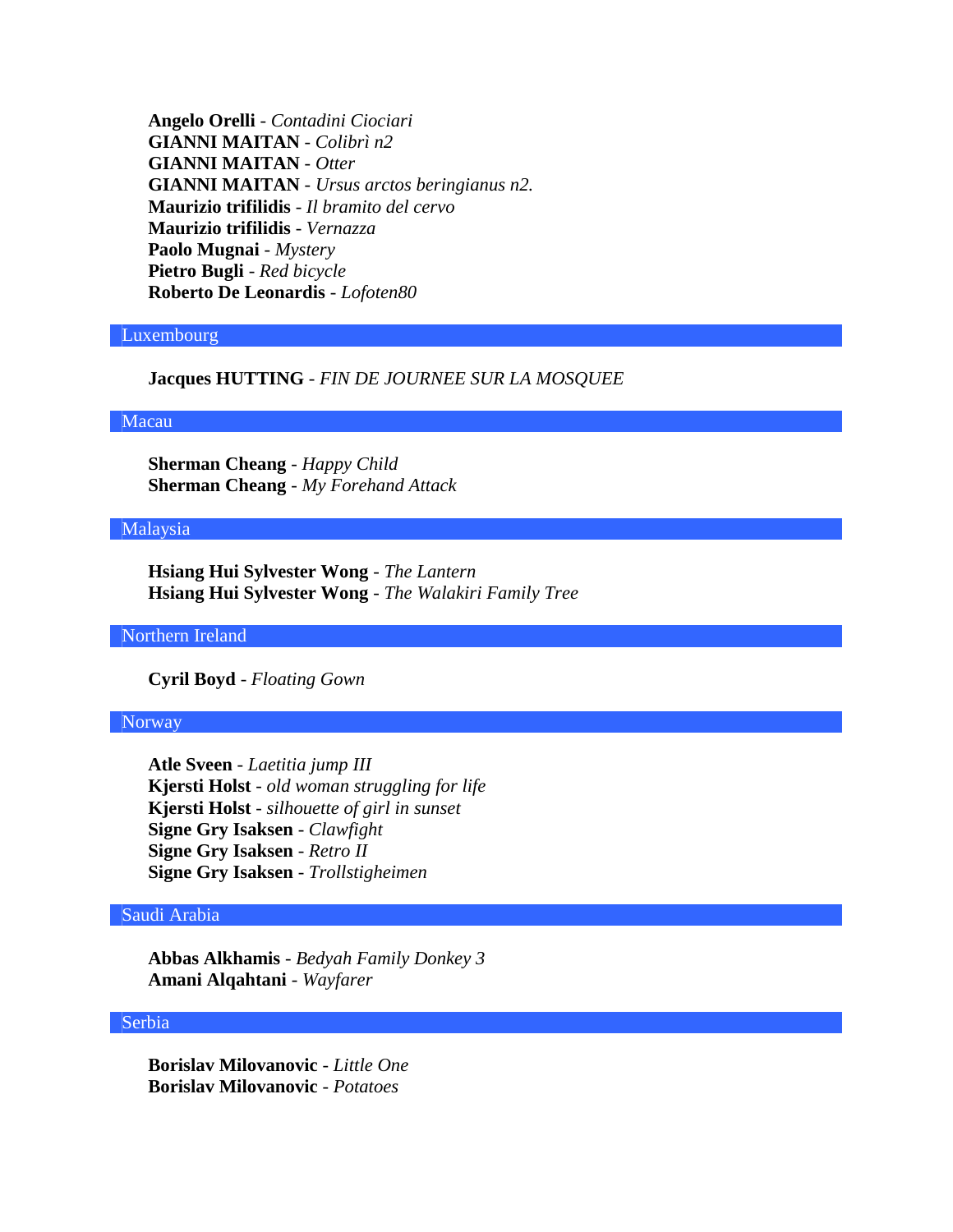# Slovenia

**Simon Krejan** - *India Koromandia* **Simon Krejan** - *Lines* **Simon Krejan** - *Piran*

### South Africa

**David Wilson** - *Venus Sett ing Under Rock Arch* **Francois Venter** - *Lazy lion* **jan viljoen** - *under the stars*

### Spain

**Joan Gil** - *African vulture* **Joan Gil** - *Bodyguard*

## Sweden

**Jan-Thomas Stake** - *Kajsa 6819* **Kenneth Friberg** - *Silhouette*

## Switzerland

**Martin Zurmuehle** - *Alicia in the Engine Room* **Martin Zurmuehle** - *Spider in the Rain* **Raymond-Paul Zurschmitten** - *St. Moritz*

## Taiwan

**Jui-Ching Tai** - *good smell* **Jui-Ching Tai** - *Hold the flowers in the air* **Jui-Ching Tai** - *red swan dance* **Ya-Chen Su** - *Boxing* **Ya-Chen Su** - *Unfear for Religious Passion*

# Ukraine

**Oleksii Konchenko** - *First life*

# USA

**Melissa Cramer Sonnen** - *Comet Moth*

# Vietnam

**Duyen Pham Thi** - *keo luoi*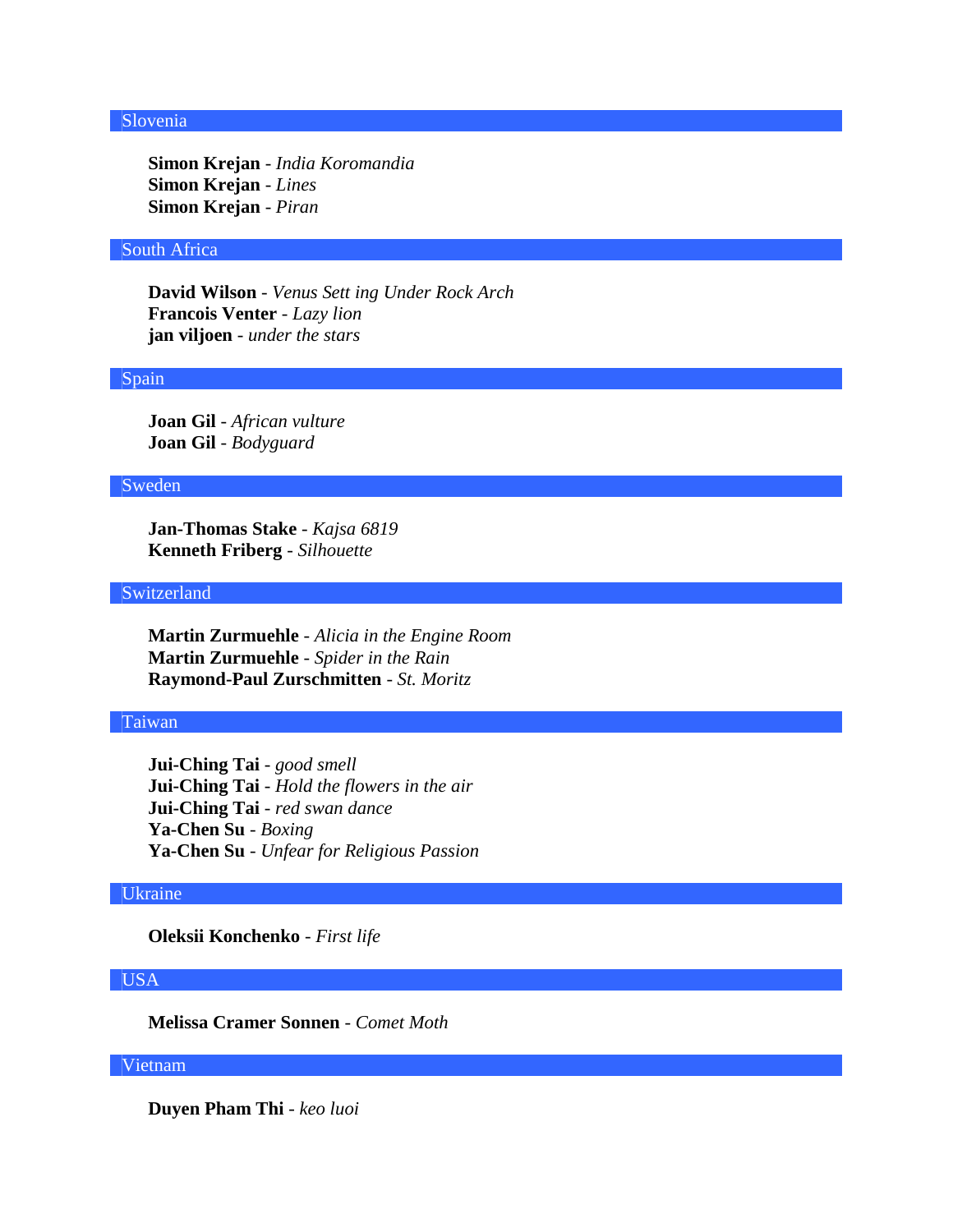**Ngoc Binh Nguyen** - *Chon giong lua*

### Wales

**Dave Jowitt** - *Millennium Bridge to St Pauls* **Dave Jowitt** - *The Last Puff, Montmartre*

7th Circular Exhibition of Photography

# **"JADRAN CIRCUIT 2022"**

**Salon Kotor**

**FIAP** 2022/202 **PSA** 2022-226

### **Accepted** Theme **B) Open Monochrome**

Australia

**Jenni Horsnell** - *Hungry Butterfly* **Jenni Horsnell** - *Silvereye with Petal 3* **Paul Thompson** - *Three*

### Austria

**Wolfgang Habringer** - *Kolonnade 02*

### Belgium

**ALEXANDRE LONCKE** - *Au travail* **Claude Simon** - *Save elephants* **Claude Simon** - *The clock* **Dino CIVIDIN** - *Escalator* **Dino CIVIDIN** - *Lonely jogger* **Jos Cuppens** - *Alex Marquez-1* **Luc Stalmans** - *Colourful Culture* **Luc Stalmans** - *La Dame en Noir* **Luc Stalmans** - *Yellow Power*

## Canada

**Kathryn Delany** - *On Watch* **Patrick W. Siu** - *Snowy owls gathering*

# China

**jurong yu** - *farming preparation 2* **jurong yu** - *Life in Daliangshan 19*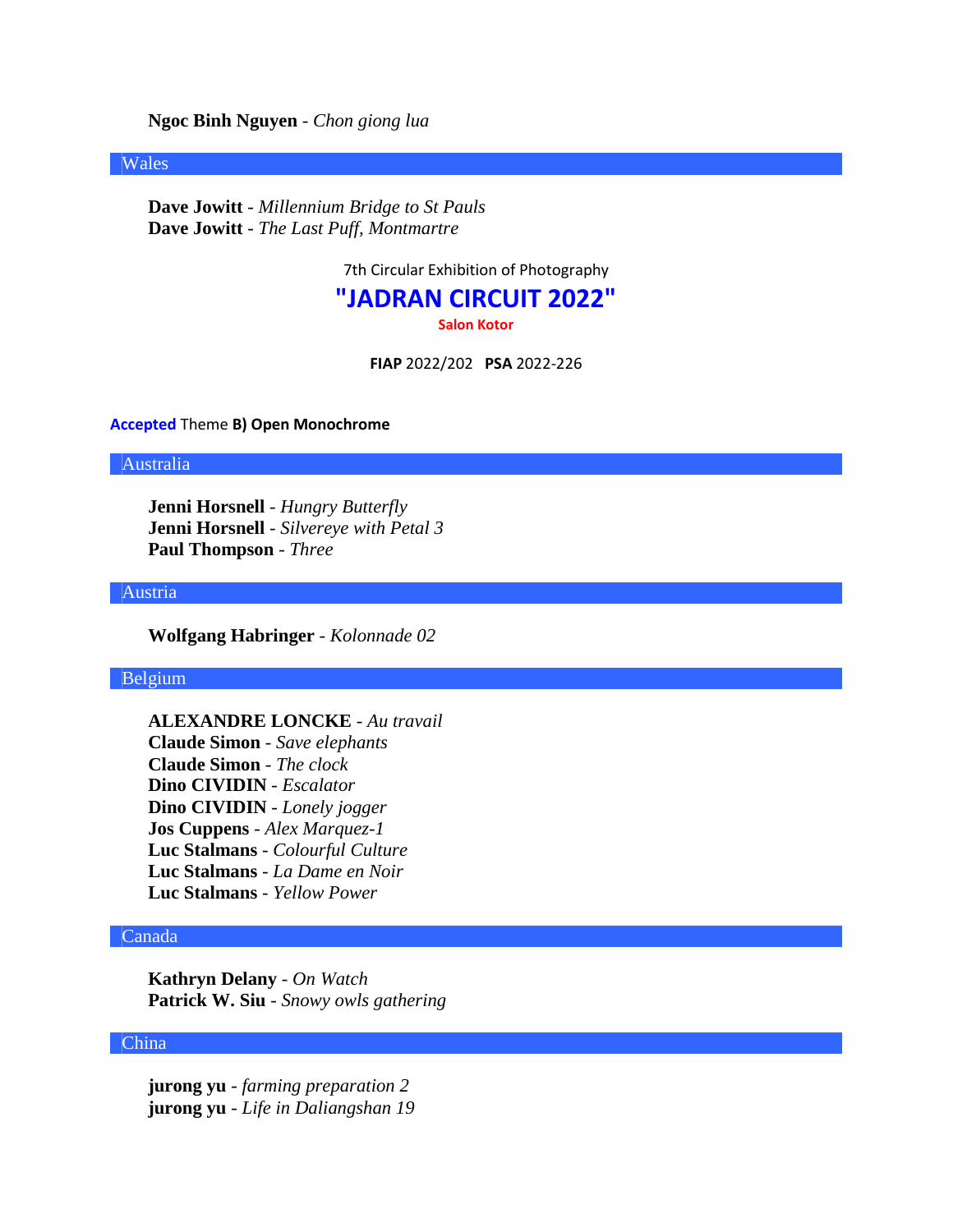**Yichi Wang** - *The world abandoned me* **Yichi Wang** - *Waverider* **Yiliang Yang** - *The Shadow 2* **Yongquan Cao** - *The Beauty 8* **Youwei Ye** - *In Rain*

### Cyprus

**George Yiallouris** - *MELVEDI IN MOTION 02* **Thanasis Hadjipavlou** - *Astonishing woman*

### England

**Colin Bradshaw** - *Egret Landing* **Colin Bradshaw** - *Grey Heron in mist eating fish* **Colin Bradshaw** - *Juvenile Kestrel approaching post* **Colin Bradshaw** - *Misty Morning Buzzard and Red Kite Clash* **Darren Pullman** - *Ascent* **Darren Pullman** - *iType* **David Wheeler** - *Engine Shed Gossip* **David Wheeler** - *The Engineer* **David Wheeler** - *Waiting for Friends* **Nigel Dalton** - *Ballerina* **Nigel Dalton** - *Pip with Cane* **Nigel Dalton** - *Transept Salisbury Cathedral* **Susan Gibson** - *Give us a kiss Nora*

### France

**Catherine Juillerat** - *The concentrated embroiderer* **Catherine Juillerat** - *The girl and the notebook* **Sophie Pouillon** - *acrobatie sur un fil*

## **Germany**

**Barbara Schmidt** - *start walking* **Gabriele Meyerhoefer** - *MKM 06* **Gunter Buesching** - *Vitra Campus* **Herdis Halvas-Nielsen** - *I need food* **Herdis Halvas-Nielsen** - *Zebra group* **Holger Buecker** - *Mart Stahlmann II* **JAN ROMANOWSKI** - *Schornsteine Wuerzburg 8030* **Ralf Hanisch** - *Walking By Myself* **Ruediger Schulz** - *Maestro*

## Hong Kong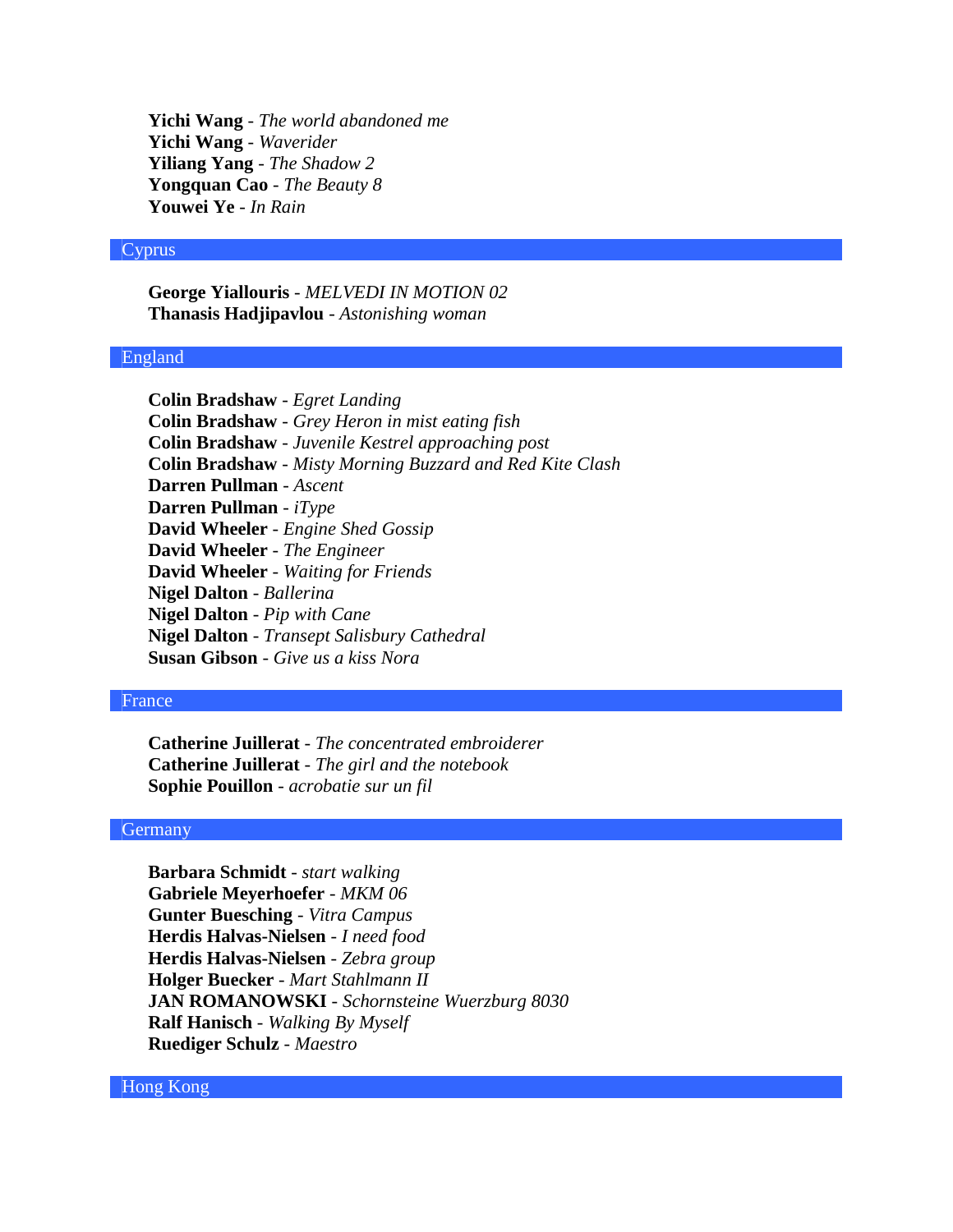**Ching Ching Chan** - *Guardian Angel* **Diana Chan** - *Diligent worker* **Diana Chan** - *Mantis*

# Hungary

**Istvan Kerekes** - *Goatherd boy* **Istvan Kerekes** - *Shepherd girl* **Laszlo Fuleki** - *Foggy morning* **Sára Kellnerné Felső** - *Chatter* **Sára Kellnerné Felső** - *Splash*

### India

**BARUN SINHA** - *Paro 3297 b* **SUDHIR SAXENA** - *CREATION* **SUDHIR SAXENA** - *PERFORMER*

# Indonesia

**Abiprayadi Riyanto** - *Brooklyn and Manhattan Bridges* **Dewi yudhia Aprilina** - *Feeding time* **Hengki Lee** - *A Verse Of Silence* **Hengki Lee** - *Paseo* **Hengki Lee** - *Soul Rhythm* **oscar wijaya** - *looking up*

### Ireland

**Gary Loughran** - *Baker St 2* **Mark Taylor** - *From the shadows*

### Israel

**Lev Ravich** - *Abstract*

# Italy

**GIANNI MAITAN** - *Aquila di mare* **GIANNI MAITAN** - *Cheetah hunting thomson s gazelle* **Maurizio trifilidis** - *Cionn Fhanada* **Maurizio trifilidis** - *Sophie* **Paolo Mugnai** - *Verso la scala* **Roberto De Leonardis** - *Emanuela23* **Vincenzo Di Panfilo** - *Babe in red*

Luxembourg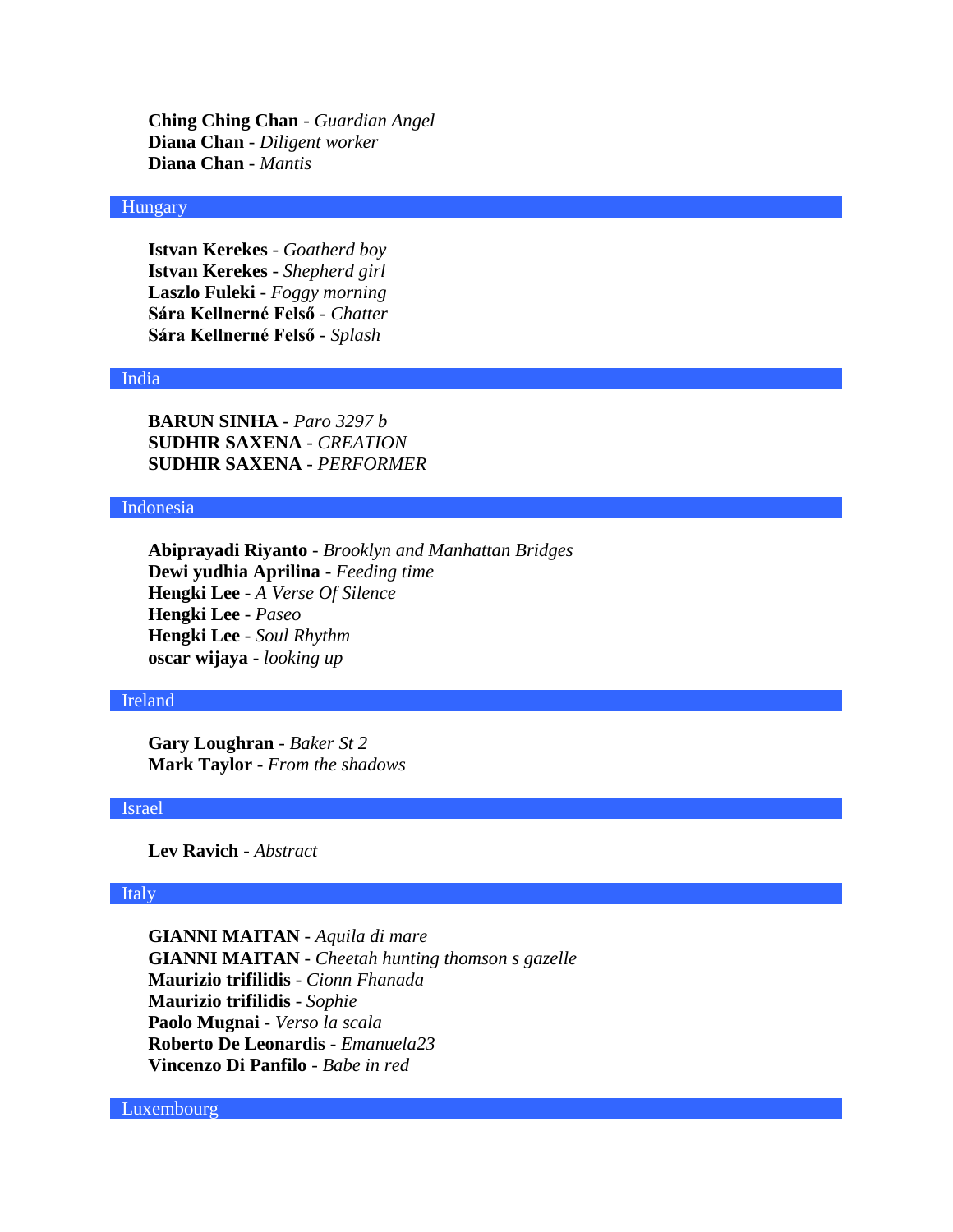**Jacques HUTTING** - *EN ROUTE VERS L EVASION* **Jacques HUTTING** - *St JOSEPH ET LUMIERE*

### Macau

**Sherman Cheang** - *I Will Win*

### Malaysia

**Hsiang Hui Sylvester Wong** - *Dancing Tree Family at Dawn* **Hsiang Hui Sylvester Wong** - *Night Art At Putra J 001* **Hsiang Hui Sylvester Wong** - *Putra J Bridge* **Hsiang Hui Sylvester Wong** - *The Lantern Ladies III*

# Northern Ireland

**Cyril Boyd** - *Dark Curls* **Cyril Boyd** - *Ouch* **Cyril Boyd** - *The Dance*

### Oman

**MAHMOOD ALJABRI** - *man from Tag mahal* **MAHMOOD ALJABRI** - *thinking*

### Saudi Arabia

**Abbas Alkhamis** - *Bahrain old Market 1* **Amani Alqahtani** - *Childhood*

## Singapore

**Lee Eng Tan** - *Chomphunut 9* **Lee Eng Tan** - *Creepy Doll 8*

## Slovenia

**Simon Krejan** - *Hidden landscape*

### South Africa

**David Wilson** - *Rhino and Calf* **jan viljoen** - *the dusty corner*

Spain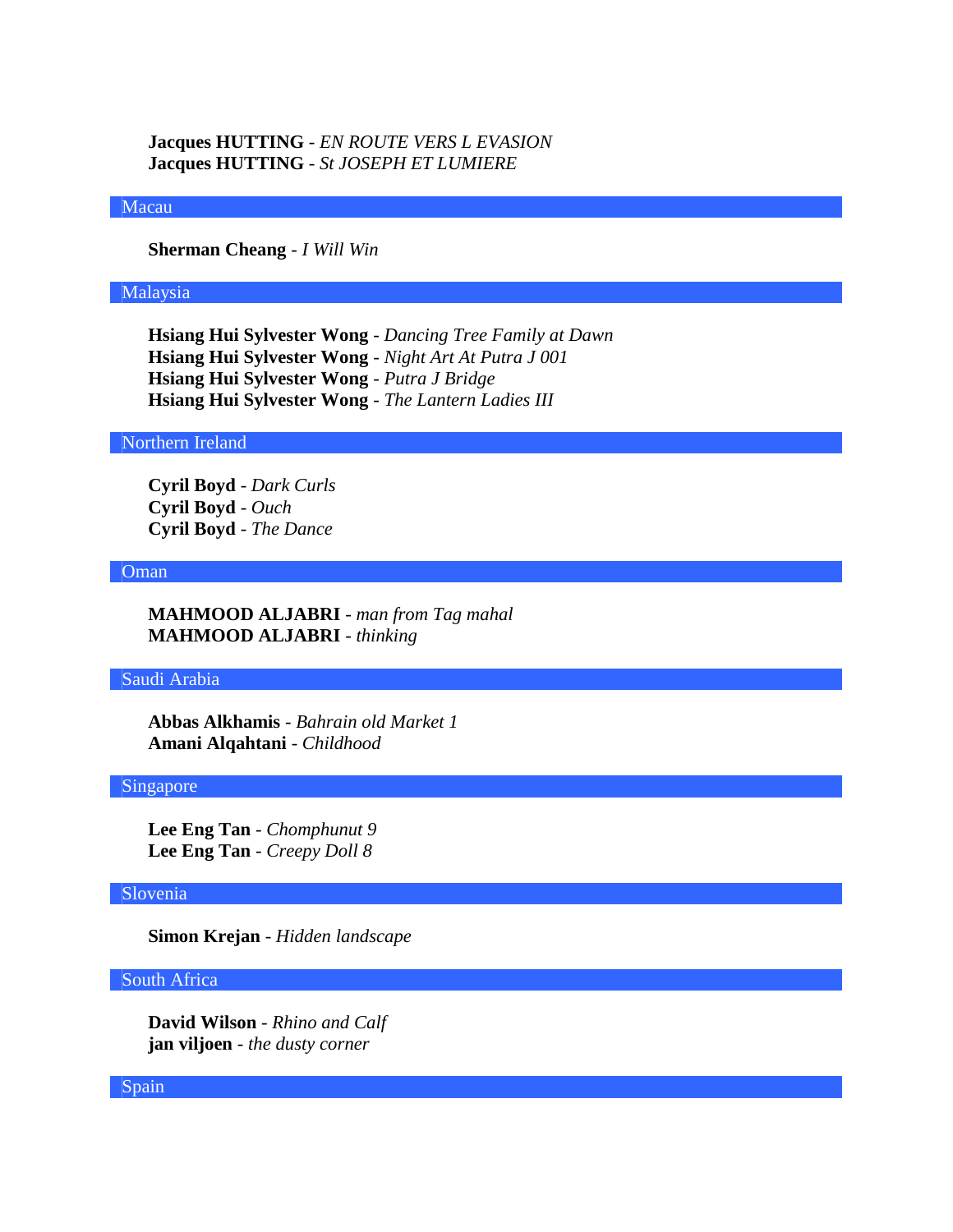**Joan Gil** - *Gloria in water* **Joan Gil** - *Light bath*

## Sweden

**Jan-Thomas Stake** - *Judy 2524* **Jan-Thomas Stake** - *Stripes 5656* **Kenneth Friberg** - *Faded* **Lars-Hakan Hansson** - *P juggling 8126* **Lars-Hakan Hansson** - *W Tobi 2175*

### Switzerland

**Martin Zurmuehle** - *Nordic Waterfall B&W* **Martin Zurmuehle** - *The Lost Island B&W* **Martin Zurmuehle** - *Young Lady in the Rocks B&W* **Raymond-Paul Zurschmitten** - *Hinterland*

# Taiwan

**Jui-Ching Tai** - *virtual dance* **Ya-Chen Su** - *Precious Treasure*

**Turkey** 

**Birol Karaibis** - *tear repair*

### Ukraine

**Oleksii Konchenko** - *Children of heaven* **Oleksii Konchenko** - *Traces of war*

### USA

**JOHN PHAM** - *Half Dome* **Melissa Cramer Sonnen** - *My Teacup Pup* **Melissa Cramer Sonnen** - *Stay Away*

## Vietnam

**Dat Luu Thanh** - *Infinity* **Ngoc Binh Nguyen** - *Vui ngay mua* **Nguyen Duc Nguyen** - *Nghe Nhan dieu khac*

## Wales

**David L Edwards** - *Puma on rocks*